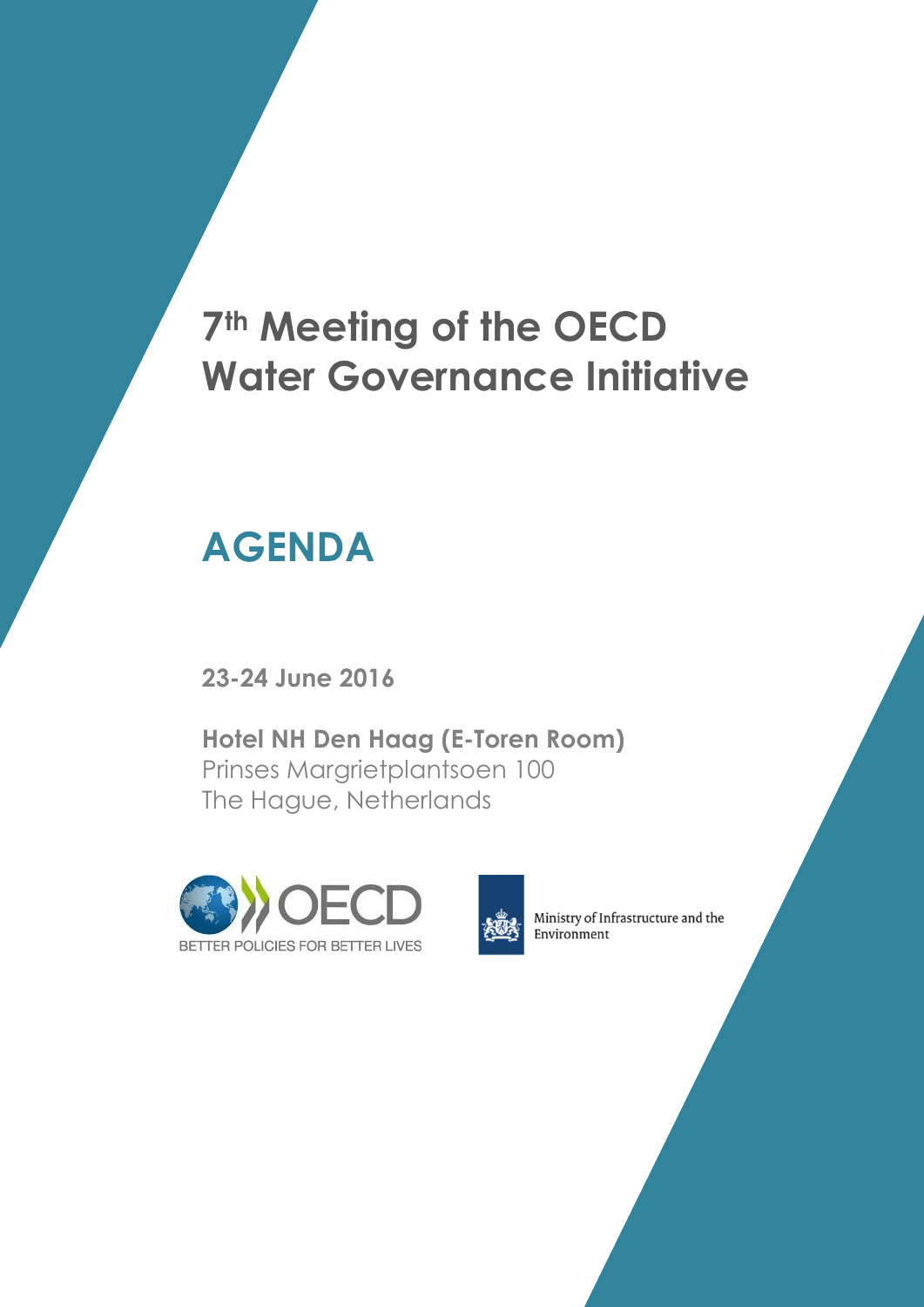### **7 th Meeting of the OECD Water Governance Initiative**

#### **23-24 June 2016 Hotel NH Den Haag, E-Toren Room - The Hague, Netherlands**

#### **About the OECD Water Governance Initiative**

The **[OECD Water Governance Initiative](http://www.oecd.org/gov/regional-policy/OECD-WGI-Brochure.pdf)** (WGI) is an **international multi-stakeholder network** of 100+ delegates from public, private and not-for-profit sectors gathering twice a year in a **Policy Forum** to share experience on reforms, projects, lessons and good practices in support of better governance in the water sector.

The WGI, which was created in March 2013, has the following objectives over 2016-2018:

- Provide a **multi-stakeholder technical platform** to share knowledge, experience and best practices on water governance across levels of government;
- **Advise governments** in taking the needed steps for effective water reforms through peer-to-peer dialogue and stakeholder engagement across public, private and non-profit sectors;
- Provide a **consultation mechanism** to raise the profile of governance in the Global Water Agenda;
- Support the **implementation of the OECD Principles on Water Governance** in interested member and non-member countries by scaling up best practices and contributing to the development of indicators; and
- **Foster continuity** on governance between two World Water Forums through supporting the Governance Implementation Roadmap of the 7th World Water Forum (Korea, 2015) up to the 8th Forum (Brasilia, 2018).

#### **Objectives of the 7 th WGI Meeting**

- **Update** WGI members (WGI new membership, structure, working groups, outreach & consultations)
- Discuss the implementation of the **OECD Principles on Water Governance**
- Carry out bottom-up consultations on water governance **indicators** and **best practices**
- Discuss WGI contribution to the **Global Agenda**, especially SDGs, Habitat III, COP 22 & World Water Forum
- **Peer-review** analytical work on flood risk governance
- **Share knowledge and experience** on water governance, reforms, research and events

#### **Previous meetings of the WGI**

- [6th Meeting](http://www.oecd.org/gov/regional-policy/water-governance-initiative-meeting-6.htm) : 2-3 November 2015 Paris.
- [5th Meeting](http://www.oecd.org/gov/regional-policy/water-governance-initiative-meeting-5.htm) : 26 May 2015 Edinburgh.
- [4th Meeting](http://www.oecd.org/governance/regional-policy/water-governance-initiative-meeting-4.htm) : 24-25 November 2014 Paris.
- [3rd Meeting](http://www.oecd.org/governance/regional-policy/water-governance-initiative-meeting-3.htm) : 28-29 April 2014 Madrid.
- [2nd Meeting](http://www.oecd.org/governance/regional-policy/water-governance-initiative-meeting-2.htm) : 7-8 November 2013 Paris.
- [1st Meeting](http://www.oecd.org/gov/regional-policy/water-governance-initiative-meeting-1.htm) : 27-28 March 2013 Paris.

Contact details: [Aziza.Akhmouch@oecd.org](mailto:Aziza.Akhmouch@oecd.org) an[d Emeline.](mailto:Delphine.Clavreul@oecd.org)Hassenforder@oecd.org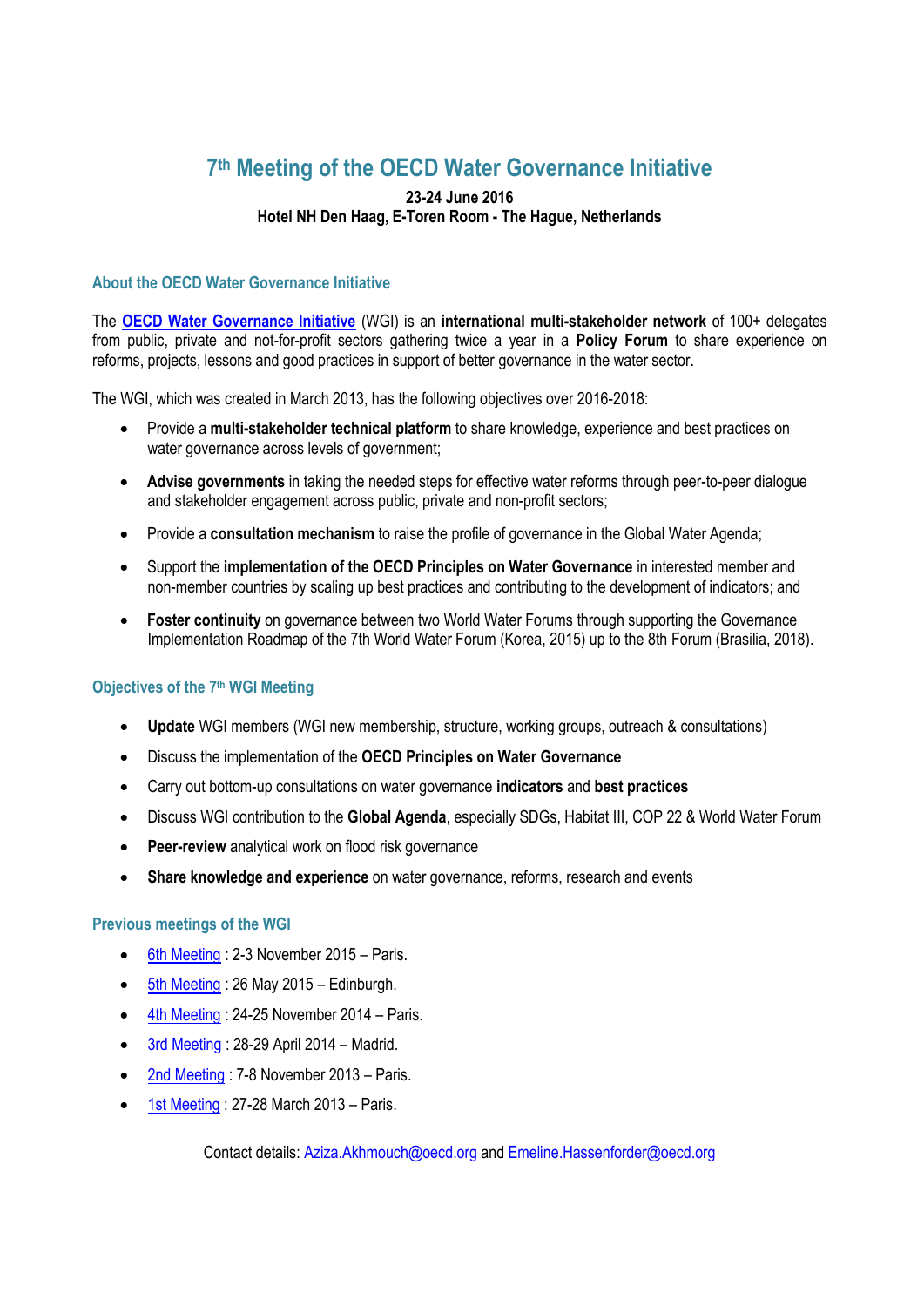| Thursday 23 June 2016 |                                                                                                                                                                                                                                                                                                                                                                                                                                                                                                                                                                                                                                                                                                                                                                                                                                         |  |
|-----------------------|-----------------------------------------------------------------------------------------------------------------------------------------------------------------------------------------------------------------------------------------------------------------------------------------------------------------------------------------------------------------------------------------------------------------------------------------------------------------------------------------------------------------------------------------------------------------------------------------------------------------------------------------------------------------------------------------------------------------------------------------------------------------------------------------------------------------------------------------|--|
| $8:30 - 9:00$         | Hotel NH Den Haag, E-Toren Room<br><b>Registration and Coffee networking (Washington Lounge)</b>                                                                                                                                                                                                                                                                                                                                                                                                                                                                                                                                                                                                                                                                                                                                        |  |
| $9:00 - 9:30$         | <b>Welcoming Remarks</b>                                                                                                                                                                                                                                                                                                                                                                                                                                                                                                                                                                                                                                                                                                                                                                                                                |  |
|                       | Peter Glas, Chair of WGI (10')                                                                                                                                                                                                                                                                                                                                                                                                                                                                                                                                                                                                                                                                                                                                                                                                          |  |
|                       | Roald Lapperre, Deputy DG for Spatial Development and Water Affairs, Netherlands (10')<br>Joaquim Oliveira Martins, Head, Regional Development Policy Division, OECD (10')                                                                                                                                                                                                                                                                                                                                                                                                                                                                                                                                                                                                                                                              |  |
| $9:30 - 9:45$         | Update on WGI 2016-2018 Strategy and Activities<br>WGI renewed membership                                                                                                                                                                                                                                                                                                                                                                                                                                                                                                                                                                                                                                                                                                                                                               |  |
|                       | WGI structure & working groups                                                                                                                                                                                                                                                                                                                                                                                                                                                                                                                                                                                                                                                                                                                                                                                                          |  |
|                       | WGI consultations on the OECD Council Recommendations on Water & Public Sector Integrity<br>WGI dissemination & outreach<br>$\bullet$                                                                                                                                                                                                                                                                                                                                                                                                                                                                                                                                                                                                                                                                                                   |  |
| $9:45 - 11:00$        | Raising the Profile of Water Governance in the Global Agenda<br>Habitat III Process (7-8')                                                                                                                                                                                                                                                                                                                                                                                                                                                                                                                                                                                                                                                                                                                                              |  |
|                       | Climate Change (10-12'):                                                                                                                                                                                                                                                                                                                                                                                                                                                                                                                                                                                                                                                                                                                                                                                                                |  |
|                       | COP 21 Paris Declaration & the Basins Pact: Eric Tardieu, OIEAU<br>Group discussion (45'): How to raise the profile of water in the Urban and Climate Agendas?                                                                                                                                                                                                                                                                                                                                                                                                                                                                                                                                                                                                                                                                          |  |
| $11:00 - 11:30$       | <b>Coffee Break (Washington Lounge)</b>                                                                                                                                                                                                                                                                                                                                                                                                                                                                                                                                                                                                                                                                                                                                                                                                 |  |
| $11:30 - 12:40$       | Fostering the Implementation of Water-related Goals in the 2030 Agenda<br>An OECD Action Plan for Sustainable Development Goals: Aziza Akhmouch, OECD (5-6')<br>High-Level Panel on Water & Global Water Architecture: Kim Moolenaar, Netherlands (5-6')<br>Status of the Global Monitoring Framework: F. Properzi, UN-Water & Marina Takane, WHO (7-8')<br>On the road to the 8 <sup>th</sup> World Water Forum (2018): Jean Lapegue, WWC & Aline Matta, Brazil (7-8')<br><b>Group discussion (35')</b><br>How are WGI members currently involved in the 2030 Agenda?                                                                                                                                                                                                                                                                  |  |
|                       | Which global mechanism(s) for supporting water-related goals?<br>What are the main local and national initiatives to foster implementation of water-related SDGs?                                                                                                                                                                                                                                                                                                                                                                                                                                                                                                                                                                                                                                                                       |  |
| $12:40 - 13:30$       | Sharing key messages on water governance from recent and forthcoming events (3' each)                                                                                                                                                                                                                                                                                                                                                                                                                                                                                                                                                                                                                                                                                                                                                   |  |
|                       | Recent events<br>STAR-FLOOD Conference, 4-6 February 2016, Brussels, Belgium<br>3rd ICPDR Ministerial Meeting, 9 February 2016, Vienna, Austria<br>۰<br>Water Economic Forum, 8 April 2016, Madrid, Spain<br>$\bullet$<br>Adaptation Futures 2016, 10-13 May 2016, Rotterdam, Netherlands<br>$\bullet$<br>10th INBO International General Assembly, 1-4 June 2016, Merida, Mexico<br>$\bullet$<br>NARBO IWRM Training, 14-16 June 2016, Bangkok, Thailand<br>$\bullet$<br>Forthcoming<br>2016 World Water Week, 28 August - 2 September 2016, Stockholm, Sweden<br>$\bullet$<br>Budapest Water Summit, 28-30 November 2016, Budapest, Hungary<br>$\bullet$<br>3rd International Water Regulators Forum, 10 October 2016, Brisbane, Australia<br>۰<br>XVIth IWRA World Water Congress, 29 May - 2 June 2017, Cancun, Mexico<br>$\bullet$ |  |
| $13:30 - 14:30$       | Buffet Lunch (Hotel NH Den Haag Restaurant, 1st floor)                                                                                                                                                                                                                                                                                                                                                                                                                                                                                                                                                                                                                                                                                                                                                                                  |  |